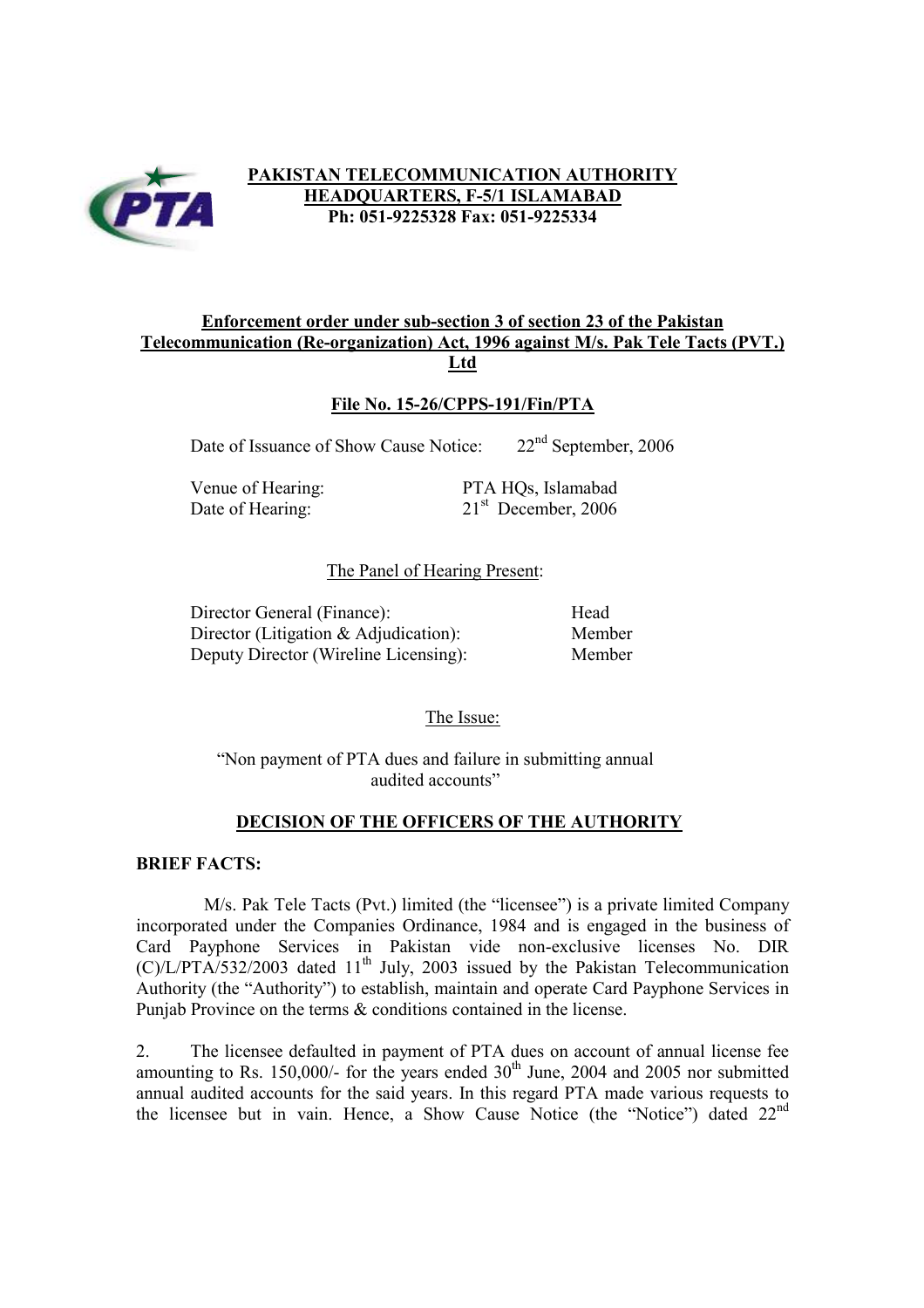September, 2006 under section 23 of the Act was issued to it requiring it to comply with the same by remedying the contravention by depositing the annual license fee till the years ended 30<sup>th</sup> June, 2005 and submitting annual audit accounts within seven days and also submit written reply to the Notice within thirty (30) days of the issuance of the Notice and explain as to why the license should not be suspended, terminated or any other enforcement order should not be issued against it under section 23 of the Act. But the licensee neither submitted its reply to the Notice nor deposited PTA dues as well as failed to submit annual audited accounts for the aforesaid period, hence committed sheer violation of the provisions of the license and the Act. Therefore, before passing an enforcement order a Hearing Notice dated 29<sup>th</sup> November, 2006 was issued and served on the licensee whereby informed the licensee to attend the hearing dated  $6<sup>th</sup>$  December. 2006. The show cause and hearing notices were served on the addresses of the company and all of its Directors as are available in the record. In response to aforesaid hearing notice, PTA received a letter dated  $5<sup>th</sup>$  December, 2006 from the company whereby it requested for adjournment of hearing. Keeping in view the request of the licensee hearing in the matter has been rescheduled and arranged on  $21<sup>st</sup>$  December, 2006 and communicated to the licensee vide PTA letter dated 13<sup>th</sup> December, 2006.

3. Mr. Haji Ahmed (Director), the representative of the company/the licensee/ attended today's hearing. The licensee apologized for all the omissions on the part of the company and confirmed that in future no such delays shall take place. He stated that due to damage to the office of the company owing to construction work at the adjacent road they have suffered loss, hence they changed their office; CEO of the company also resigned, that is why no PTA letters were received to them and hence no timely response was given to the Authority. The representative of the company also stated that new CEO of the company namely Mr. Atif Fayyaz has been appointed and the company is ready to make payment in installments. He further informed that annual audited reports are pending with the Auditors and hoping will be completed by  $28<sup>th</sup>$  December, 2006 and thereafter will be submitted to the Authority alongwith new address off the company. The company was asked whether they have got approval from the Authority for change of its CEO or not? The representative informed that they are not aware of any such obligation. As the CEO of the company has resigned, therefore, they appointed new CEO of the company to run the affairs of the company. However, the representative again apologized and informed that the company will seek approval of the Authority, if required accordingly. The company was directed to deposit Rs.40,000/- within two days as an evidence to show its commitment to pay PTA dues. The company made the payment of Rs.40,000/- vide DD N0.799425 dated  $23<sup>rd</sup>$  December, 2006. The company further informed vide its letter dated  $9<sup>th</sup>$  January, 2007 that audit of its books of accounts is under process with M/s. Azam & Company Chartered Accountants and requested for extension in time for submission of annual audited accounts. This request was agreed to vide PTA letter dated  $15<sup>th</sup>$  January, 2007. The company has provided its annual audited accounts for the years 2004 and 2005 vide its letter dated  $20<sup>th</sup>$  January, 2007.

4. The licensee has provided its new address vide its letter dated 19<sup>th</sup> January, 2007 and also provided to the Authority the resignation dated  $28<sup>th</sup>$  November, 2004 of outgoing